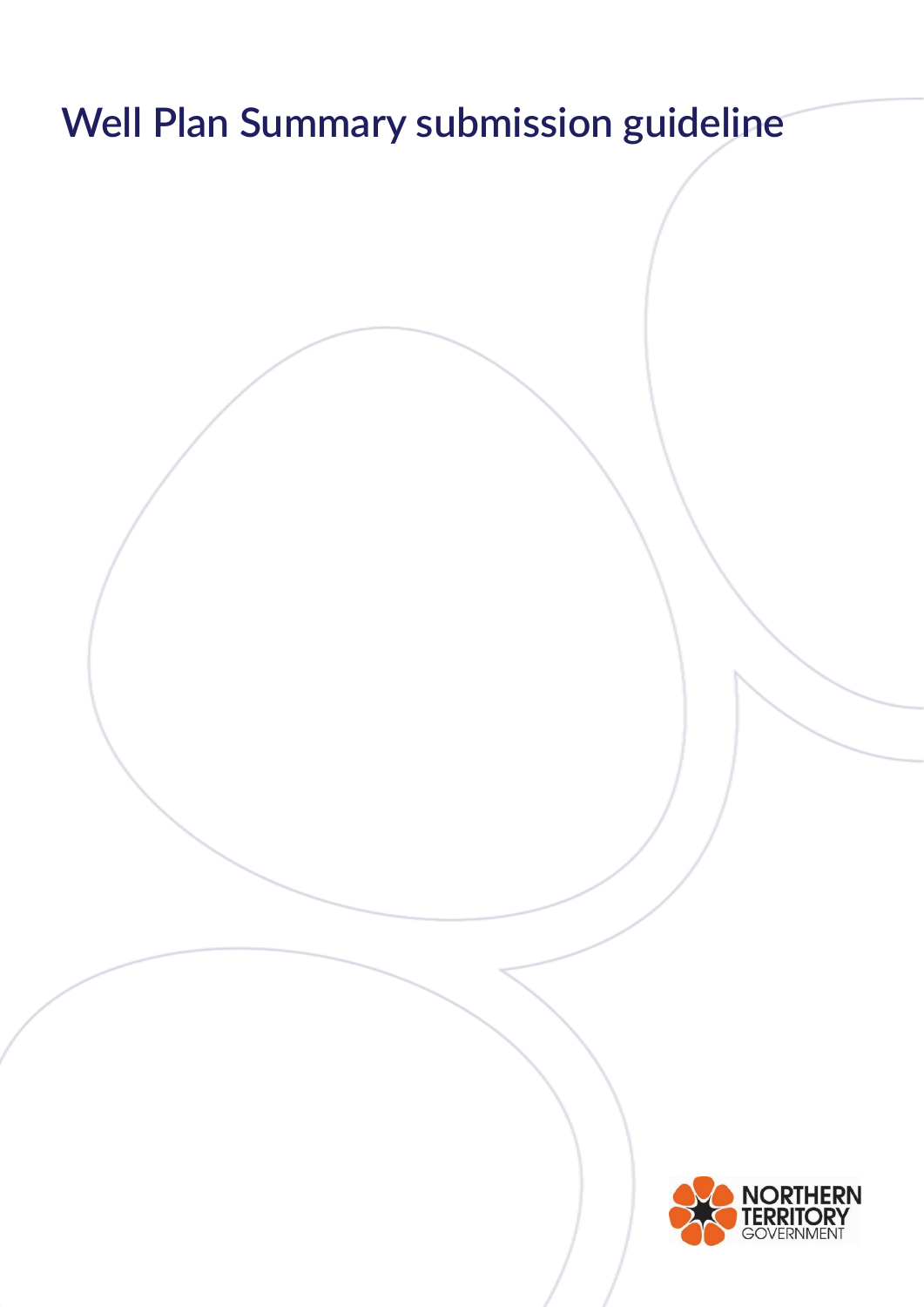| Document title         | Well Plan Summary submission guideline |
|------------------------|----------------------------------------|
| <b>Contact details</b> | <b>Energy Division</b>                 |
| <b>Approved by</b>     | Senior Director Petroleum Operations   |
| Date approved          | 25 June 2020                           |
| <b>Document review</b> | Annually                               |
| <b>TRM</b> number      | <b>NA</b>                              |

| <b>Version</b> | <b>Date</b>  | <b>Author</b>             | <b>Changes made</b>                               |
|----------------|--------------|---------------------------|---------------------------------------------------|
| Draft 1        | 22 May 2020  | Senior Petroleum Engineer | First draft.                                      |
|                | 23 June 2020 | Senior Petroleum Engineer | Revised to include Senior Director's<br>feedback. |
| v.1            | 25 June 2020 | Senior Petroleum Engineer | Finalised and approved.                           |
|                |              |                           |                                                   |

| <b>Acronyms</b> | <b>Full form</b>                             |
|-----------------|----------------------------------------------|
| <b>DPIR</b>     | Department of Primary Industry and Resources |
| <b>NT</b>       | <b>Northern Territory</b>                    |
| <b>WOMP</b>     | Well Operations Management Plan              |
| <b>WPS</b>      | <b>Well Plan Summary</b>                     |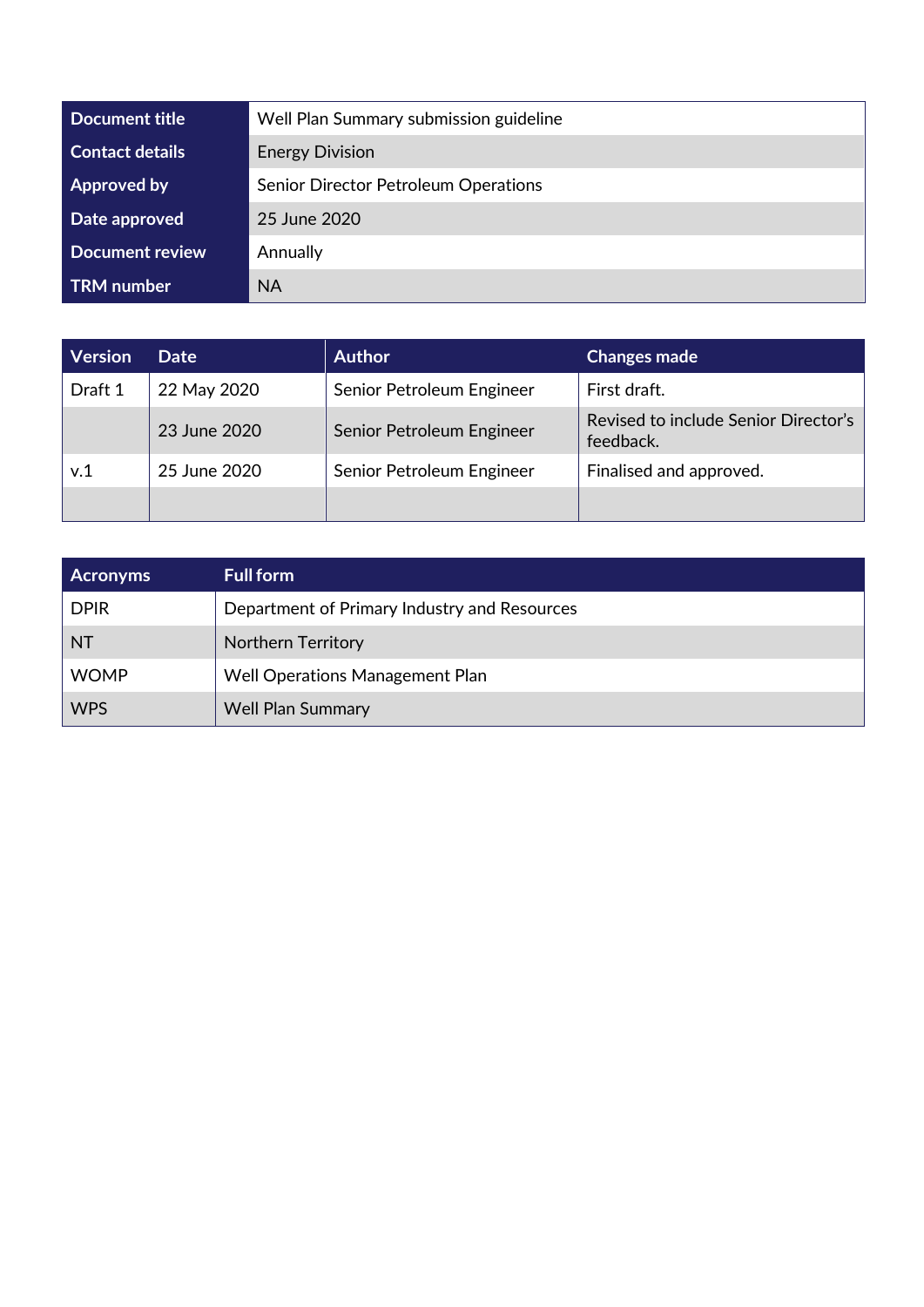# Contents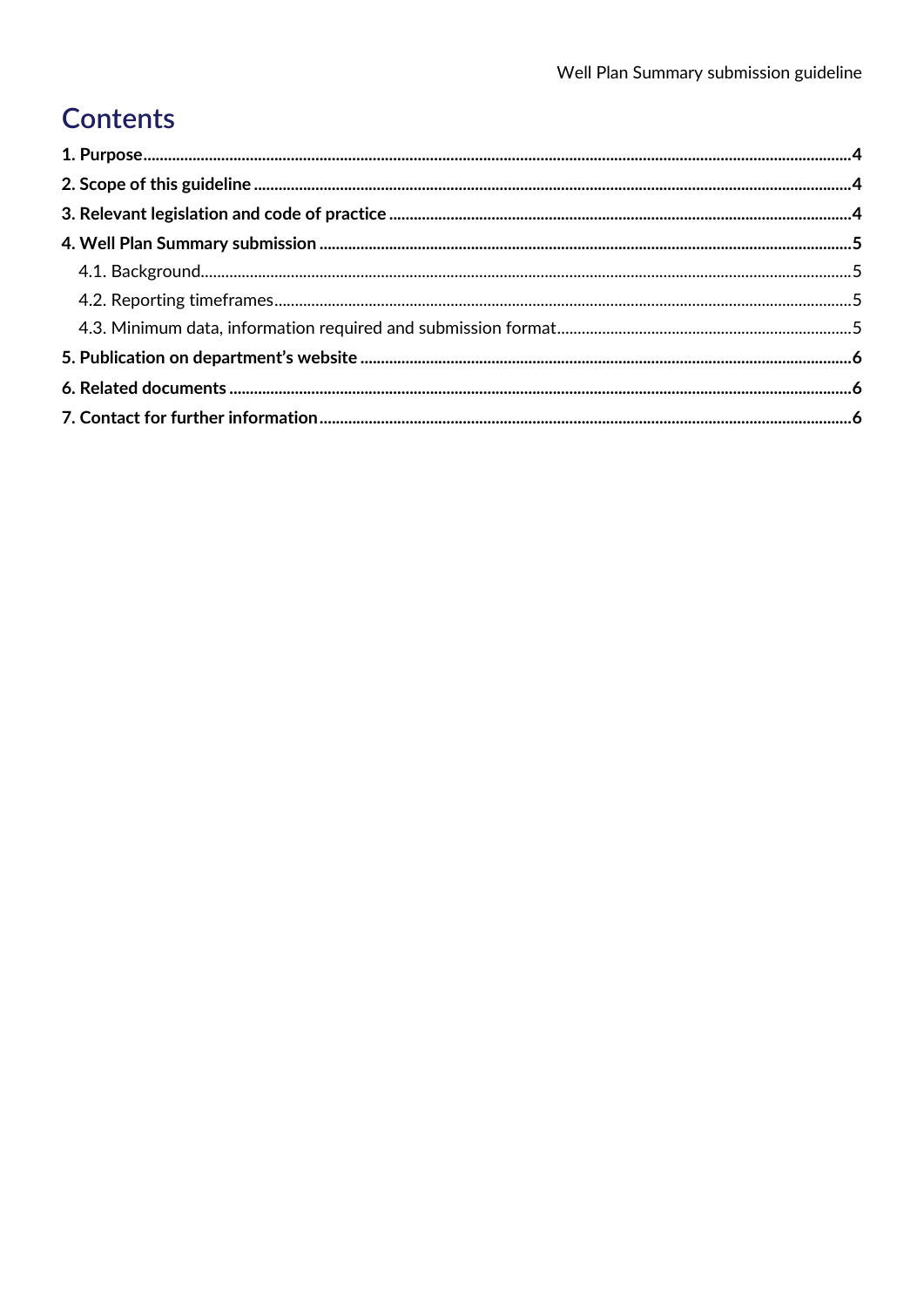# <span id="page-3-0"></span>**1. Purpose**

This purpose of this guideline is to provide a documented, systematic, and consistent approach for the submission of a Well Plan Summary ('*WPS*') for all petroleum wells in the Northern Territory (*NT*).

This guideline supports and provides additional details to the overarching NT Schedule of Petroleum Exploration and Production Requirements ('*the Schedule'*).

The guideline should also be used with the Code of Practice: Onshore Petroleum Activities in the NT ('*the Code'*) and other relevant guidelines, and industry best practices.

# <span id="page-3-1"></span>**2. Scope of this guideline**

The submission of a WPS to the NT Department of Primary Industry and Resources ('*DPIR'*) under the requirements of the Schedule.

The WPS is required for all petroleum wells in the NT. That is, any well that has an approved Well Operations Management Plan ('*WOMP'*) in place as required by Clause 301 of the Schedule.

# <span id="page-3-2"></span>**3. Relevant legislation and code of practice**

NT *Petroleum Act ('*the *Act')*

NT Petroleum (Environment) Regulations

Northern Territory Schedule of Petroleum Exploration and Production Requirements

Code of Practice: Onshore Petroleum Activities in the NT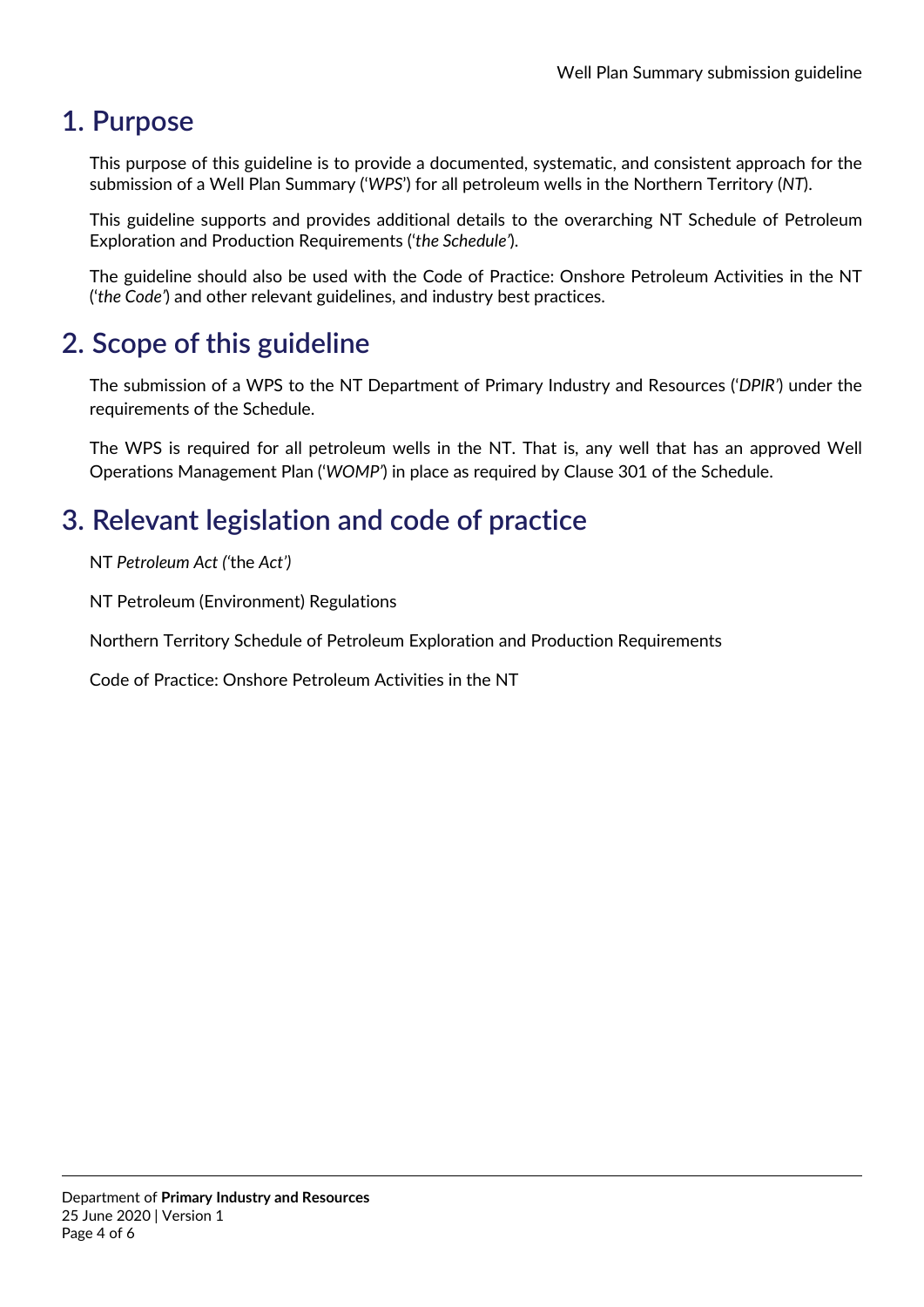# <span id="page-4-0"></span>**4. Well Plan Summary submission**

#### <span id="page-4-1"></span>**4.1. Background**

As per Clause 301c (1)(c) of the Schedule, and in conjunction with relevant sections of the Code, and matters included in the approved WOMP, titleholder/s are required to submit a separate WPS for petroleum wells proposed to be constructed on their title(s).

A WPS is required to be submitted by the titleholder/s to DPIR's Energy Division for acceptance.

#### <span id="page-4-2"></span>**4.2. Reporting timeframes**

The submission of a WPS is part of an approved WOMP, and is required to be submitted seven (7) days before commencing a well activity covered by the WOMP.

#### <span id="page-4-3"></span>**4.3. Minimum data, information required and submission format**

The following minimum information and data are to be included in the WPS:

- Well trajectory profile
- Hole sizes
- Casing sizes
- Expected top of cement in each annulus
- Geological formations, including identification of:
	- o aquifers
	- o hydrocarbon bearing formations.
- Geological formations shown relative to the well in a vertical stratigraphic column.
- Vertical separation distance between surface aquifer and target hydrocarbon zones
- Location and details of all identified structural geological elements (potential geohazards including faults that could compromise well integrity), shown on a surface map (to scale), including: direction, a legend, depth to basement (with colour scale), eastings and northings, and title label and boundary.
- Brief explanation of how any potential geohazards are being addressed.

All the above information and data are to be shown on an A3-size single page document.